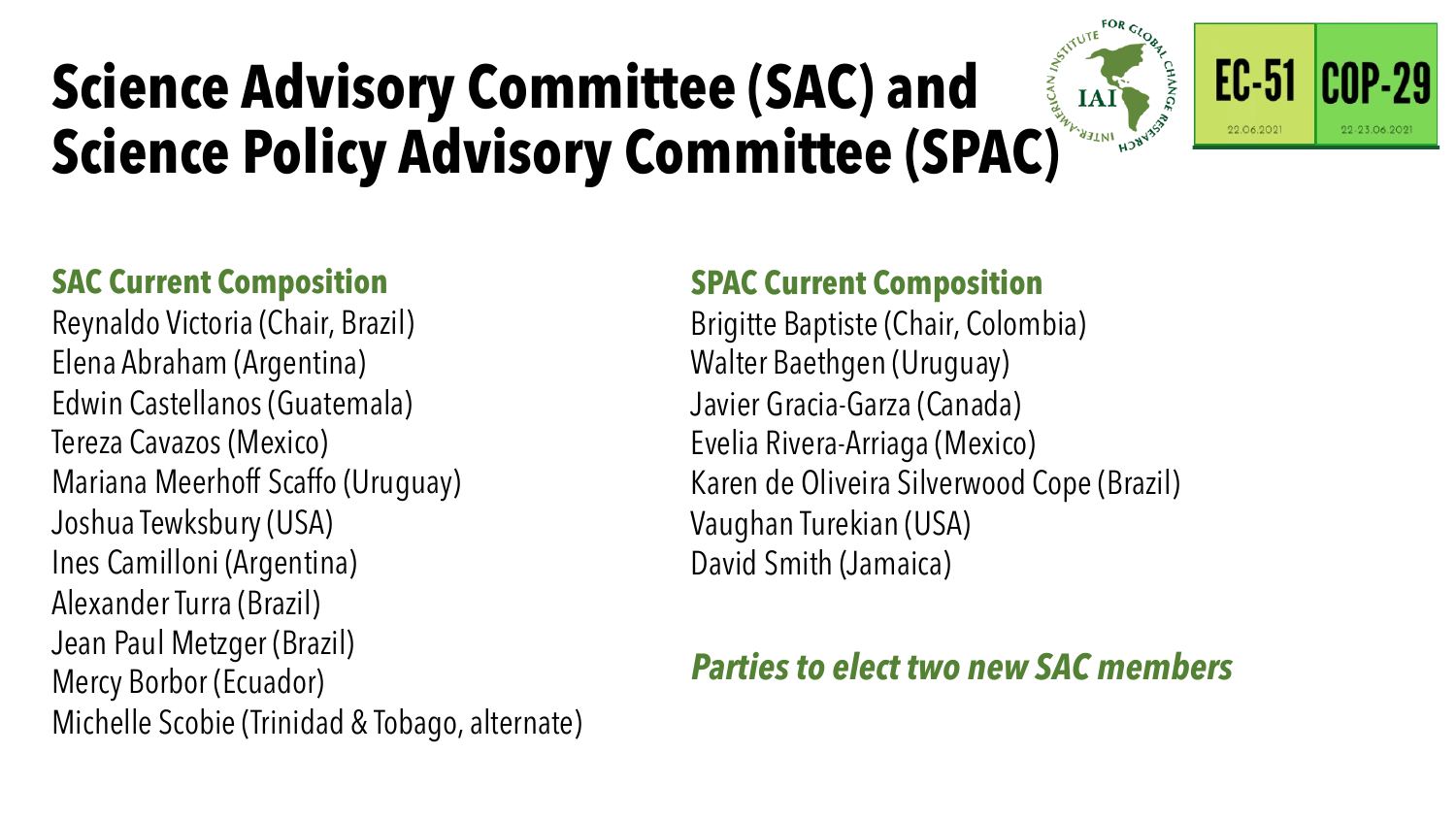## **Science Advisory Committee (SAC) and Science Policy Advisory Committee (SPAC)**





#### **Recommendations from the SAC regarding new members:**

- Scientists should be well known and recognized internationally for their scientific work on global change in the Americas
- Consider geographic, gender and ethnic balance
- Underrepresented regions include Central America and the Caribbean and the tropical Andes
- Nominees from groups that have been historically under-represented in the sciences are welcomed.

### **Consider the following areas of expertise:**

- Social sciences, including urbanism, economy, and education
- Indigenous and traditional knowledge
- Climate change adaptation and mitigation
- Planetary health, one health, social-ecological systems approach to health
- Expertise in informatics, big data, artificial intelligence and large-scale networks